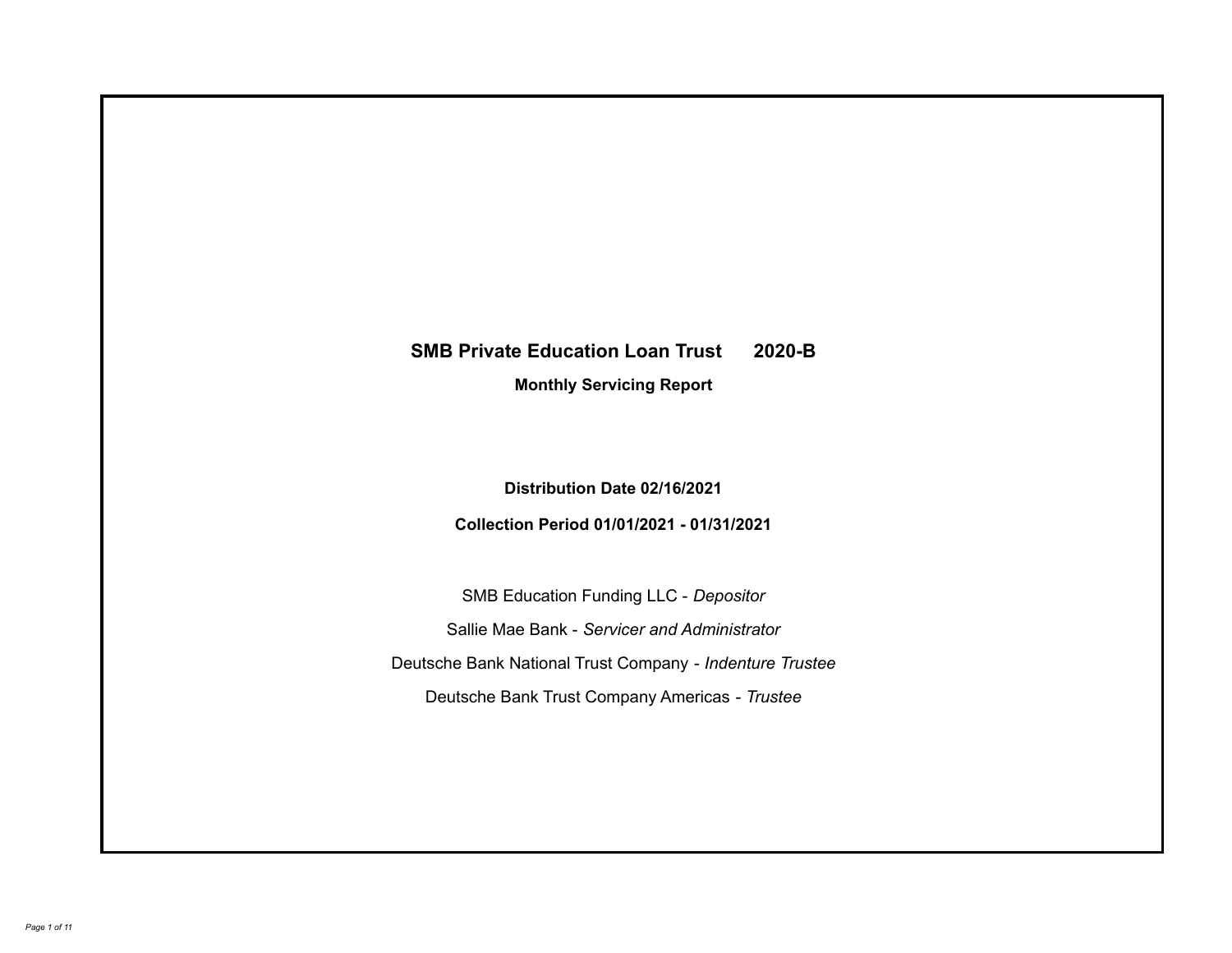A

| <b>Student Loan Portfolio Characteristics</b>                                                              | <b>Settlement Date</b><br>08/12/2020 | 12/31/2020                          | 01/31/2021                          |
|------------------------------------------------------------------------------------------------------------|--------------------------------------|-------------------------------------|-------------------------------------|
| <b>Principal Balance</b><br>Interest to be Capitalized Balance                                             | \$734,844,784.09<br>52,295,956.84    | \$700,573,992.81<br>47,086,476.49   | \$689,829,980.35<br>47,796,414.24   |
| Pool Balance                                                                                               | \$787,140,740.93                     | \$747,660,469.30                    | \$737,626,394.59                    |
| Weighted Average Coupon (WAC)<br>Weighted Average Remaining Term<br>Number of Loans<br>Number of Borrowers | 8.62%<br>138.65<br>63,922<br>60,883  | 8.65%<br>138.50<br>60,969<br>58,093 | 8.65%<br>138.02<br>60,232<br>57,408 |
| Pool Factor                                                                                                |                                      | 0.949843440                         | 0.937095943                         |
| Since Issued Total Constant Prepayment Rate (1)                                                            |                                      | 11.23%                              | 11.43%                              |

| <b>Debt Securities</b> | <b>Cusip/Isin</b> | 01/15/2021       | 02/16/2021       |
|------------------------|-------------------|------------------|------------------|
| A <sub>1</sub> A       | 78449XAA0         | \$533,739,508.02 | \$521,673,243.50 |
| A1B                    | 78449XAB8         | \$48,036,555.73  | \$46,950,591.92  |
|                        | 78449XAC6         | \$53,000,000.00  | \$53,000,000.00  |

| $\sim$<br>◡ | <b>Certificates</b> | Cusip/Isin | 01/15/2021   | 02/16/2021   |
|-------------|---------------------|------------|--------------|--------------|
|             | Residual            | 78449X102  | \$100,000.00 | \$100,000.00 |

| <b>Account Balances</b> | 01/15/2021     | 02/16/2021     |
|-------------------------|----------------|----------------|
| Reserve Account Balance | \$2,002,442.00 | \$2,002,442.00 |

| <b>Asset / Liability</b>               | 01/15/2021       | 02/16/2021       |
|----------------------------------------|------------------|------------------|
| Overcollateralization Percentage       | 15.10%           | 15.73%           |
| Specified Overcollateralization Amount | \$186,915,117.33 | \$184,406,598.65 |
| Actual Overcollateralization Amount    | \$112,884,405.55 | \$116,002,559.17 |

(1) For additional information, see 'Since Issued CPR Methodology' found on page 10 of this report.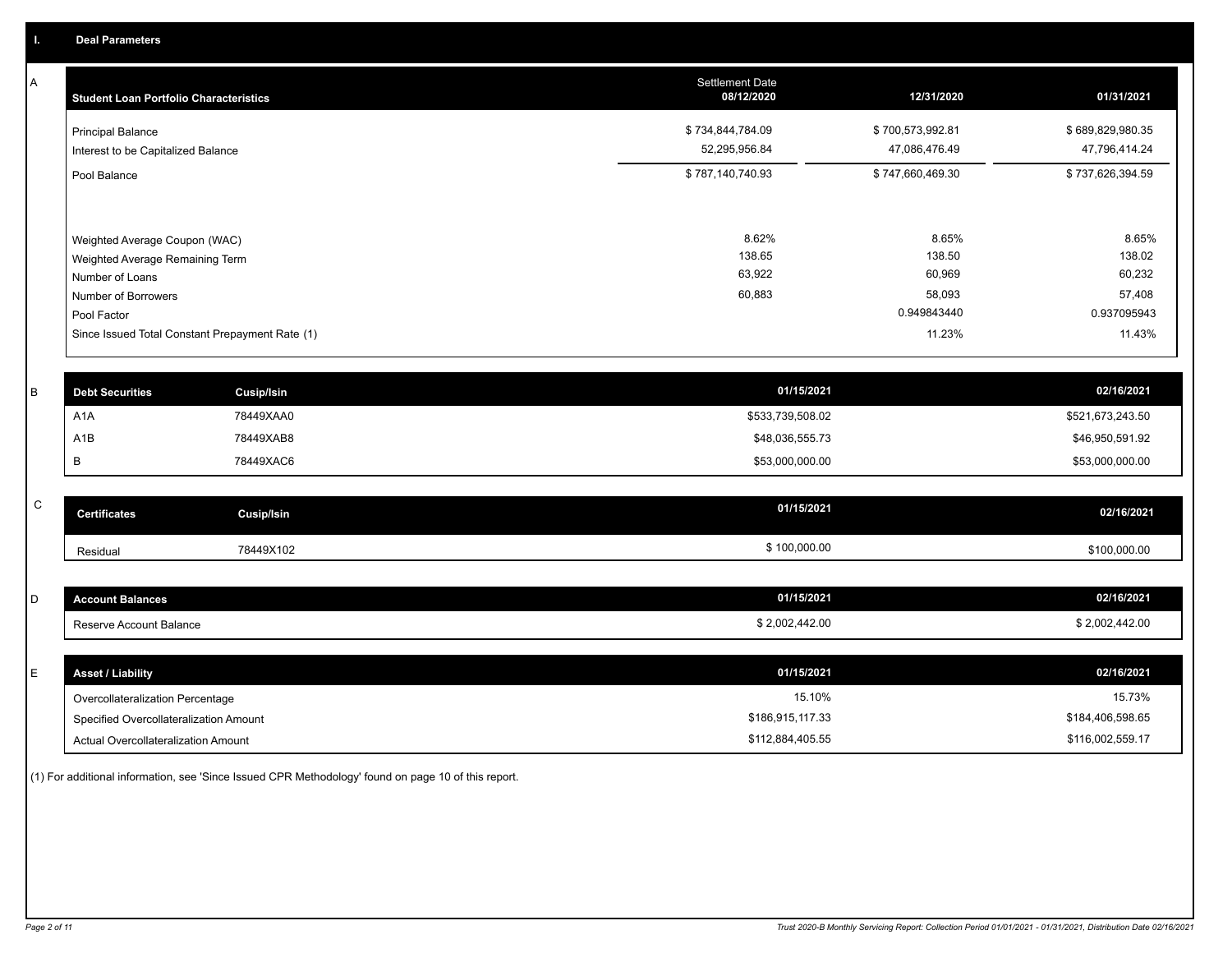| Α | <b>Student Loan Principal Receipts</b>                           |                 |
|---|------------------------------------------------------------------|-----------------|
|   | <b>Borrower Principal</b>                                        | 11,062,081.77   |
|   | <b>Consolidation Activity Principal</b>                          | 0.00            |
|   | Seller Principal Reimbursement                                   | (3,689.87)      |
|   | Servicer Principal Reimbursement                                 | 0.00            |
|   | Delinquent Principal Purchases by Servicer                       | 0.00            |
|   | Other Principal Deposits                                         | 55,892.01       |
|   | <b>Total Principal Receipts</b>                                  | \$11,114,283.91 |
| B | <b>Student Loan Interest Receipts</b>                            |                 |
|   | <b>Borrower Interest</b>                                         | 3,210,787.55    |
|   | <b>Consolidation Activity Interest</b>                           | 0.00            |
|   | Seller Interest Reimbursement                                    | (203.75)        |
|   | Servicer Interest Reimbursement                                  | 0.00            |
|   | Delinquent Interest Purchases by Servicer                        | 0.00            |
|   | Other Interest Deposits                                          | 260.16          |
|   | <b>Total Interest Receipts</b>                                   | \$3,210,843.96  |
| C | <b>Recoveries on Realized Losses</b>                             | \$50,127.35     |
| D | <b>Investment Income</b>                                         | \$395.93        |
| Е | <b>Funds Borrowed from Next Collection Period</b>                | \$0.00          |
| F | <b>Funds Repaid from Prior Collection Period</b>                 | \$0.00          |
| G | <b>Loan Sale or Purchase Proceeds</b>                            | \$0.00          |
| н | Initial Deposits to Distribution Account                         | \$0.00          |
|   | <b>Excess Transferred from Other Accounts</b>                    | \$0.00          |
| J | <b>Borrower Benefit Reimbursements</b>                           | \$0.00          |
| Κ | <b>Other Deposits</b>                                            | \$0.00          |
| L | <b>Other Fees Collected</b>                                      | \$0.00          |
| М | <b>AVAILABLE FUNDS</b>                                           | \$14,375,651.15 |
| N | Non-Cash Principal Activity During Collection Period             | \$369,705.05    |
| O | Aggregate Purchased Amounts by the Depositor, Servicer or Seller | \$56,152.17     |
| P | Aggregate Loan Substitutions                                     | \$0.00          |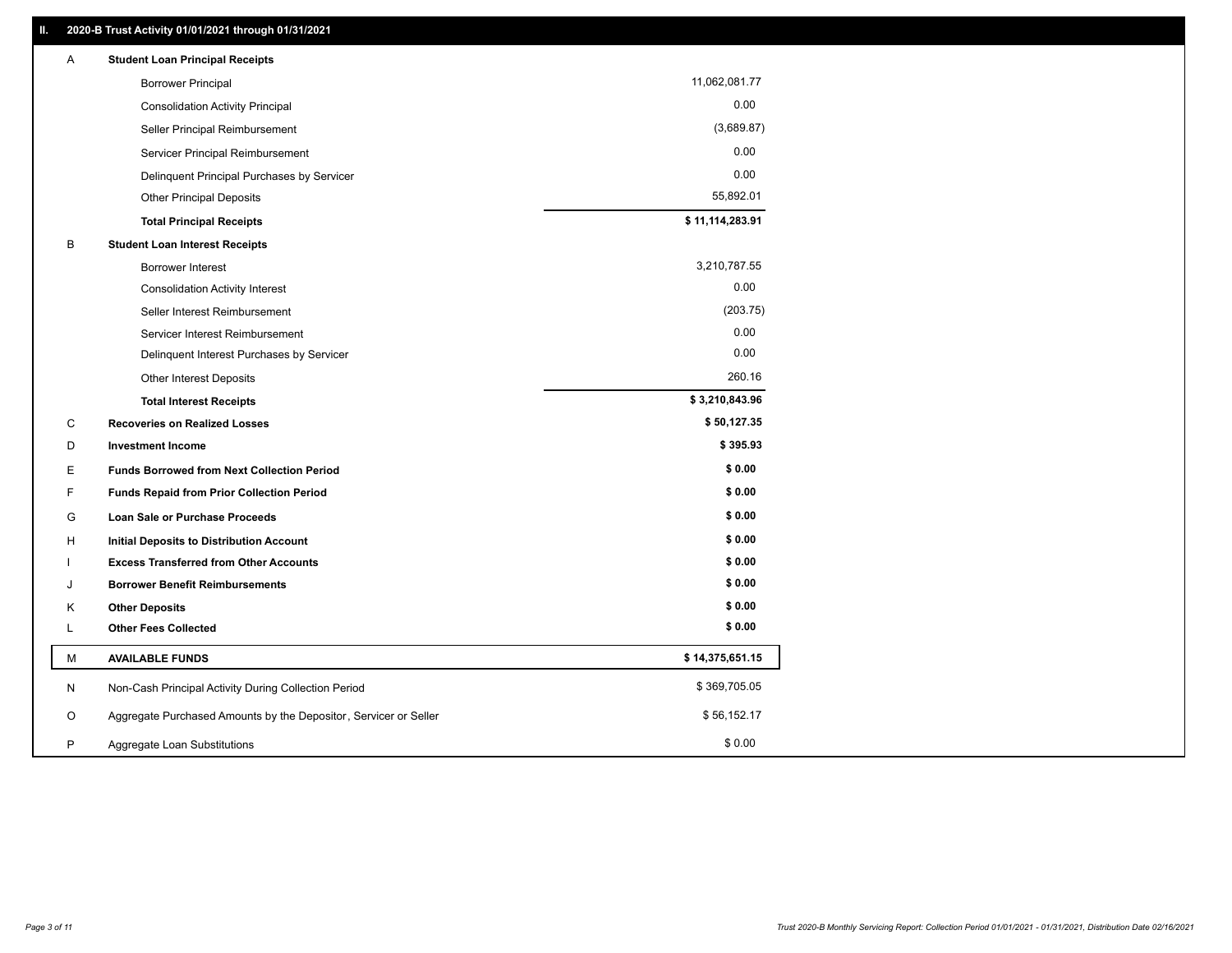|                   |                       |                          |         |                                                           | <b>Loans by Repayment Status</b> |                            |                          |         |                                                           |                |                            |
|-------------------|-----------------------|--------------------------|---------|-----------------------------------------------------------|----------------------------------|----------------------------|--------------------------|---------|-----------------------------------------------------------|----------------|----------------------------|
|                   |                       |                          |         | 01/31/2021                                                |                                  |                            |                          |         | 12/31/2020                                                |                |                            |
|                   |                       | <b>Wtd Avg</b><br>Coupon | # Loans | Principal and<br><b>Interest Accrued</b><br>to Capitalize | % of Principal                   | % of Loans in<br>Repay (1) | <b>Wtd Avg</b><br>Coupon | # Loans | Principal and<br><b>Interest Accrued</b><br>to Capitalize | % of Principal | % of Loans in<br>Repay (1) |
| INTERIM:          | IN SCHOOL             | 9.85%                    | 8,722   | \$117,072,160.83                                          | 15.871%                          | $-$ %                      | 9.85%                    | 9,493   | \$125,086,016.31                                          | 16.730%        | $-$ %                      |
|                   | GRACE                 | 9.67%                    | 1,787   | \$22,474,073.15                                           | 3.047%                           | $-$ %                      | 9.49%                    | 1,222   | \$16,298,927.67                                           | 2.180%         | $-$ %                      |
|                   | <b>DEFERMENT</b>      | 9.12%                    | 2,950   | \$38,049,983.46                                           | 5.158%                           | $-$ %                      | 9.08%                    | 2,969   | \$38,342,534.41                                           | 5.128%         | $-$ %                      |
| <b>REPAYMENT:</b> | <b>CURRENT</b>        | 8.27%                    | 44,102  | \$519,969,228.80                                          | 70.492%                          | 92.847%                    | 8.28%                    | 44,566  | \$528,673,874.87                                          | 70.710%        | 93.087%                    |
|                   | 31-60 DAYS DELINQUENT | 9.15%                    | 600     | \$9,379,215.77                                            | 1.272%                           | 1.675%                     | 8.82%                    | 607     | \$8,582,730.39                                            | 1.148%         | 1.511%                     |
|                   | 61-90 DAYS DELINQUENT | 8.76%                    | 245     | \$3,452,322.56                                            | 0.468%                           | 0.616%                     | 8.95%                    | 287     | \$3,867,548.72                                            | 0.517%         | 0.681%                     |
|                   | > 90 DAYS DELINQUENT  | 9.31%                    | 169     | \$2,127,373.48                                            | 0.288%                           | 0.380%                     | 9.18%                    | 157     | \$1,945,350.60                                            | 0.260%         | 0.343%                     |
|                   | FORBEARANCE           | 9.08%                    | 1,657   | \$25,102,036.54                                           | 3.403%                           | 4.482%                     | 9.01%                    | 1,668   | \$24,863,486.33                                           | 3.326%         | 4.378%                     |
| <b>TOTAL</b>      |                       |                          | 60,232  | \$737,626,394.59                                          | 100.00%                          | 100.00%                    |                          | 60,969  | \$747,660,469.30                                          | 100.00%        | 100.00%                    |

Percentages may not total 100% due to rounding \*

1 Loans classified in "Repayment" include any loan for which interim interest only, \$25 fixed payments or full principal and interest payments are due.

|                 |                                                                                                                              |                          |         |                                                           | <b>Loans by Borrower Status</b> |                                |                          |         |                                                                  |                |                                |
|-----------------|------------------------------------------------------------------------------------------------------------------------------|--------------------------|---------|-----------------------------------------------------------|---------------------------------|--------------------------------|--------------------------|---------|------------------------------------------------------------------|----------------|--------------------------------|
|                 |                                                                                                                              |                          |         | 01/31/2021                                                |                                 |                                |                          |         | 12/31/2020                                                       |                |                                |
|                 |                                                                                                                              | <b>Wtd Avg</b><br>Coupon | # Loans | Principal and<br><b>Interest Accrued</b><br>to Capitalize | % of Principal                  | % of Loans in<br>P&I Repay (2) | <b>Wtd Avg</b><br>Coupon | # Loans | <b>Principal and</b><br><b>Interest Accrued</b><br>to Capitalize | % of Principal | % of Loans in<br>P&I Repay (2) |
| <b>INTERIM:</b> | IN SCHOOL                                                                                                                    | 9.31%                    | 17,245  | \$235,868,361.96                                          | 31.977%                         | $-$ %                          | 9.30%                    | 18,755  | \$252,283,665.54                                                 | 33.743%        | $-$ %                          |
|                 | <b>GRACE</b>                                                                                                                 | 9.19%                    | 3,420   | \$43,979,100.28                                           | 5.962%                          | $-$ %                          | 9.09%                    | 2,375   | \$32,706,937.23                                                  | 4.375%         | $-$ %                          |
|                 | <b>DEFERMENT</b>                                                                                                             | 8.65%                    | 5,330   | \$67,662,391.81                                           | 9.173%                          | $-$ %                          | 8.61%                    | 5,378   | \$68,059,963.54                                                  | 9.103%         | $-$ %                          |
| P&I REPAYMENT:  | <b>CURRENT</b>                                                                                                               | 8.10%                    | 31,635  | \$351,045,790.96                                          | 47.591%                         | 89.985%                        | 8.11%                    | 31,851  | \$356,702,123.95                                                 | 47.709%        | 90.394%                        |
|                 | 31-60 DAYS DELINQUENT                                                                                                        | 9.11%                    | 556     | \$8,680,566.80                                            | 1.177%                          | 2.225%                         | 8.79%                    | 531     | \$7,624,384.53                                                   | 1.020%         | 1.932%                         |
|                 | 61-90 DAYS DELINQUENT                                                                                                        | 8.76%                    | 230     | \$3,281,687.44                                            | 0.445%                          | 0.841%                         | 8.93%                    | 265     | \$3,608,521.78                                                   | 0.483%         | 0.914%                         |
|                 | > 90 DAYS DELINQUENT                                                                                                         | 9.41%                    | 159     | \$2,006,458.80                                            | 0.272%                          | 0.514%                         | 9.15%                    | 146     | \$1,811,386.40                                                   | 0.242%         | 0.459%                         |
|                 | <b>FORBEARANCE</b>                                                                                                           | 9.08%                    | 1,657   | \$25,102,036.54                                           | 3.403%                          | 6.434%                         | 9.01%                    | 1,668   | \$24,863,486.33                                                  | 3.326%         | 6.301%                         |
| <b>TOTAL</b>    |                                                                                                                              |                          | 60,232  | \$737,626,394.59                                          | 100.00%                         | 100.00%                        |                          | 60,969  | \$747,660,469.30                                                 | 100.00%        | 100.00%                        |
|                 | Percentages may not total 100% due to rounding                                                                               |                          |         |                                                           |                                 |                                |                          |         |                                                                  |                |                                |
|                 | 2 Loans classified in "P&I Repayment" includes only those loans for which scheduled principal and interest payments are due. |                          |         |                                                           |                                 |                                |                          |         |                                                                  |                |                                |

To conform with company standard reporting these sections now include Principal and Interest Accrued to Capitalize .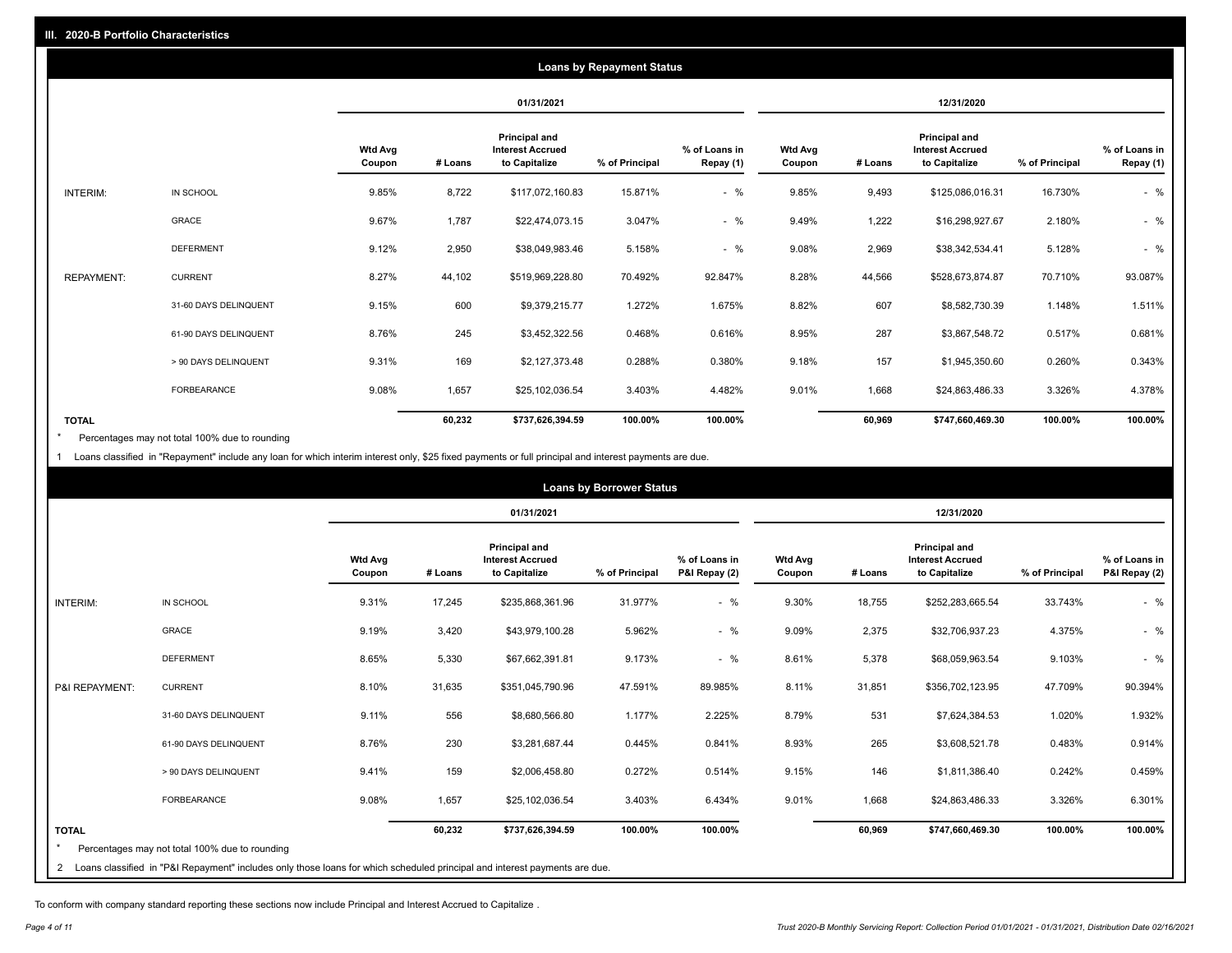|                                                                                                  | 1/31/2021        | 12/31/2020       |
|--------------------------------------------------------------------------------------------------|------------------|------------------|
| Pool Balance                                                                                     | \$737,626,394.59 | \$747,660,469.30 |
| Total # Loans                                                                                    | 60,232           | 60,969           |
| Total # Borrowers                                                                                | 57,408           | 58,093           |
| Weighted Average Coupon                                                                          | 8.65%            | 8.65%            |
| Weighted Average Remaining Term                                                                  | 138.02           | 138.50           |
| Percent of Pool - Cosigned                                                                       | 92.0%            | 92.0%            |
| Percent of Pool - Non Cosigned                                                                   | 8.0%             | 8.0%             |
| Borrower Interest Accrued for Period                                                             | \$5,059,681.47   | \$5,102,905.25   |
| Outstanding Borrower Interest Accrued                                                            | \$52,624,480.87  | \$51,911,364.98  |
| Gross Principal Realized Loss - Periodic *                                                       | \$703,712.78     | \$535,565.98     |
| Gross Principal Realized Loss - Cumulative *                                                     | \$2,905,382.11   | \$2,201,669.33   |
| Recoveries on Realized Losses - Periodic                                                         | \$50,127.35      | \$52,639.16      |
| Recoveries on Realized Losses - Cumulative                                                       | \$176,428.18     | \$126,300.83     |
| Net Losses - Periodic                                                                            | \$653,585.43     | \$482,926.82     |
| Net Losses - Cumulative                                                                          | \$2,728,953.93   | \$2,075,368.50   |
| Non-Cash Principal Activity - Capitalized Interest                                               | \$1,076,061.61   | \$4,421,511.42   |
| Since Issued Total Constant Prepayment Rate (CPR) (1)                                            | 11.43%           | 11.23%           |
| <b>Loan Substitutions</b>                                                                        | \$0.00           | \$0.00           |
| <b>Cumulative Loan Substitutions</b>                                                             | \$0.00           | \$0.00           |
| <b>Unpaid Servicing Fees</b>                                                                     | \$0.00           | \$0.00           |
| <b>Unpaid Administration Fees</b>                                                                | \$0.00           | \$0.00           |
| <b>Unpaid Carryover Servicing Fees</b>                                                           | \$0.00           | \$0.00           |
| Note Interest Shortfall                                                                          | \$0.00           | \$0.00           |
| Loans in Modification                                                                            | \$24,485,167.63  | \$24,551,306.75  |
| % of Loans in Modification as a % of Loans in Repayment (P&I)                                    | 6.71%            | 6.64%            |
|                                                                                                  |                  |                  |
| % Annualized Gross Principal Realized Loss - Periodic as a %<br>of Loans in Renayment (P&I) * 12 | 2.31%            | 1.74%            |
| % Gross Principal Realized Loss - Cumulative as a % of<br>Original Pool Balance                  | 0.37%            | 0.28%            |

\* In accordance with the Servicer's current policies and procedures, after September 1, 2017 loans subject to bankruptcy claims generally will not be reported as a charged- off unless and until they are delinquent for 120

(1) For additional information, see 'Since Issued CPR Methodology' found on page 10 of this report.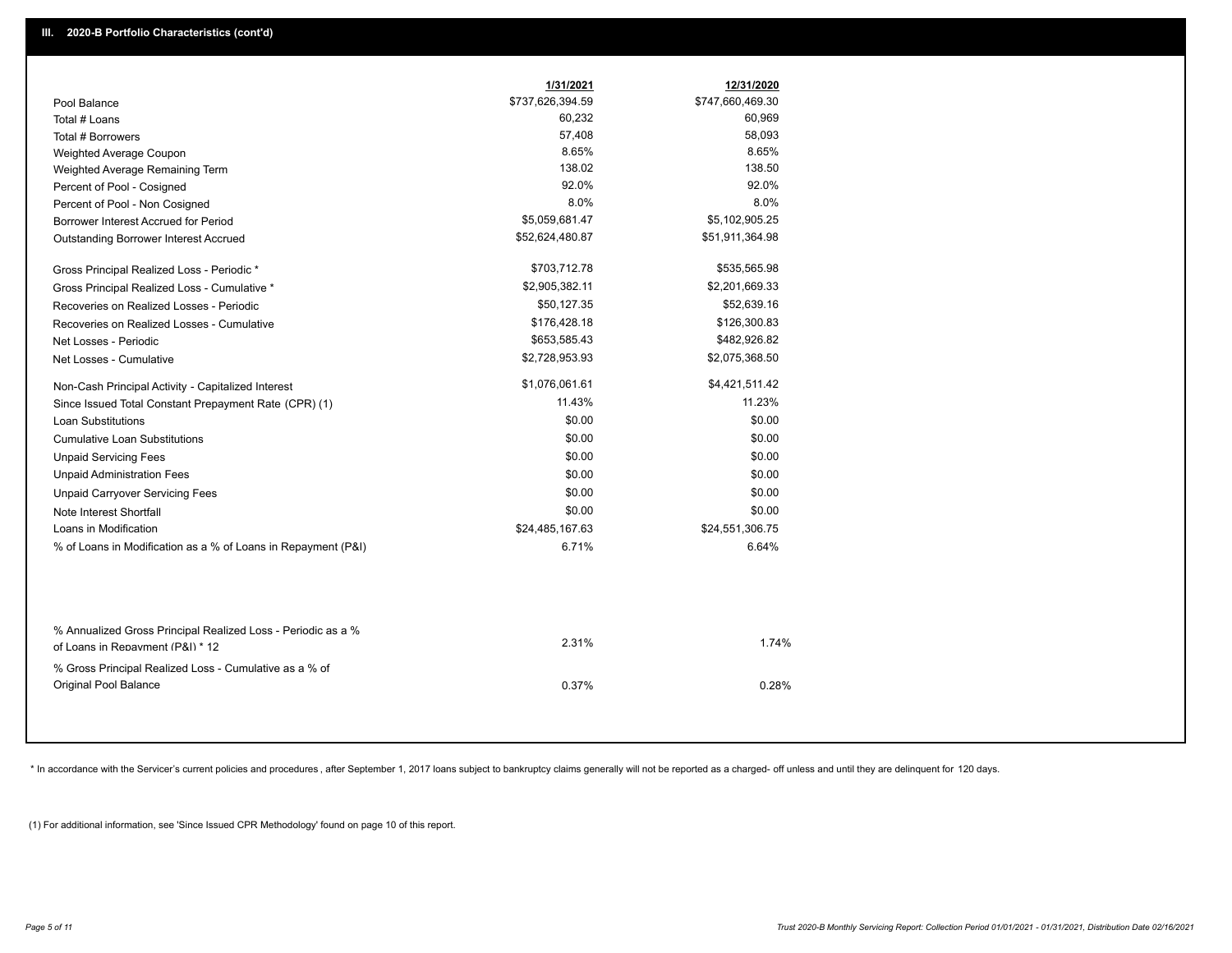## **Loan Program**

A

|                                    | Weighted<br>Average | # LOANS | <b>\$ AMOUNT</b> | $%$ *    |
|------------------------------------|---------------------|---------|------------------|----------|
| - Smart Option Interest-Only Loans | 7.41%               | 14,756  | \$139,989,619.14 | 18.978%  |
| - Smart Option Fixed Pay Loans     | 8.68%               | 14,922  | \$227,677,944.44 | 30.866%  |
| - Smart Option Deferred Loans      | 9.11%               | 30,554  | \$369,958,831.01 | 50.155%  |
| - Other Loan Programs              | $0.00\%$            | 0       | \$0.00           | 0.000%   |
| <b>Total</b>                       | 8.65%               | 60,232  | \$737,626,394.59 | 100.000% |

\* Percentages may not total 100% due to rounding

B

C

**Index Type**

|                       | Weighted<br>Average | # LOANS | <b>\$ AMOUNT</b> | $%$ *     |
|-----------------------|---------------------|---------|------------------|-----------|
| - Fixed Rate Loans    | 9.55%               | 28,247  | \$356,983,425.72 | 48.396%   |
| - LIBOR Indexed Loans | 7.82%               | 31,985  | \$380,642,968.87 | 51.604%   |
| - Other Index Rates   | $0.00\%$            |         | \$0.00           | $0.000\%$ |
| <b>Total</b>          | 8.65%               | 60,232  | \$737,626,394.59 | 100.000%  |

\* Percentages may not total 100% due to rounding

# **Weighted Average Recent FICO**

| 0 - 639<br>640 - 669 | 3,317<br>3,474 | \$38,431,062.50  | 5.210%   |
|----------------------|----------------|------------------|----------|
|                      |                |                  |          |
|                      |                | \$40,374,272.68  | 5.474%   |
| 670 - 699            | 7,146          | \$87,996,931.15  | 11.930%  |
| 700 - 739            | 13,749         | \$173,443,102.11 | 23.514%  |
| $740 +$              | 32,542         | \$397,349,033.91 | 53.869%  |
| $N/A$ <sub>(1)</sub> |                | \$31,992.24      | 0.004%   |
| <b>Total</b>         | 60,232         | \$737,626,394.59 | 100.000% |

To conform with company standard reporting these sections now include Princial and Interest Accrued to Capitalize .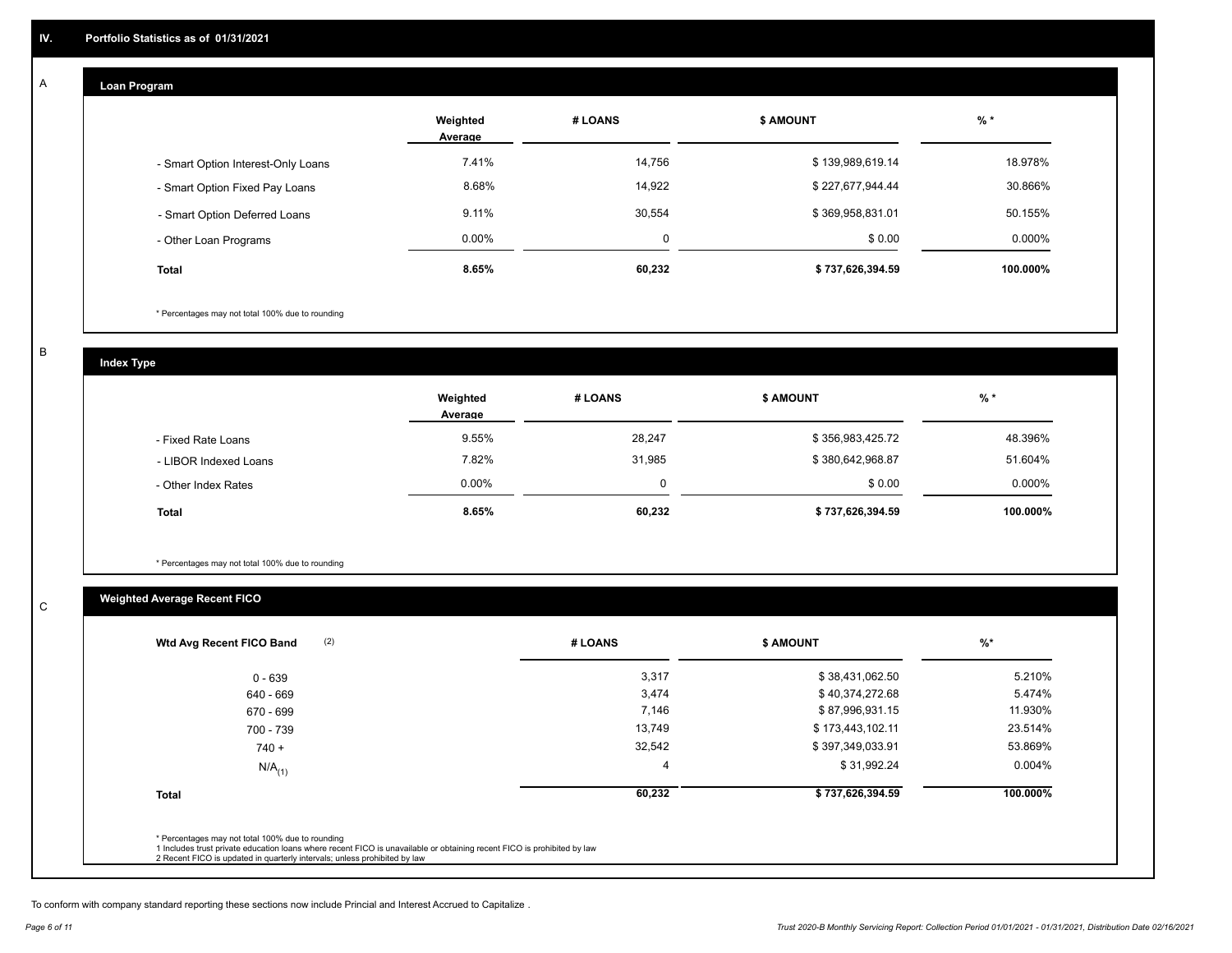| V. |       | 2020-B Reserve Account and Principal Distribution Calculations                       |                  |  |
|----|-------|--------------------------------------------------------------------------------------|------------------|--|
| А. |       | <b>Reserve Account</b>                                                               |                  |  |
|    |       | Specified Reserve Account Balance                                                    | \$2,002,442.00   |  |
|    |       | <b>Actual Reserve Account Balance</b>                                                | \$2,002,442.00   |  |
| В. |       | <b>Principal Distribution Amount</b>                                                 |                  |  |
|    | i.    | Class A Notes Outstanding                                                            | \$581,776,063.75 |  |
|    | ii.   | Pool Balance                                                                         | \$737,626,394.59 |  |
|    | iii.  | First Priority Principal Distribution Amount (i - ii)                                | \$0.00           |  |
|    | iv.   | Class A and B Notes Outstanding                                                      | \$634,776,063.75 |  |
|    | ν.    | First Priority Principal Distribution Amount                                         | \$0.00           |  |
|    | vi.   | Pool Balance                                                                         | \$737,626,394.59 |  |
|    | vii.  | Specified Overcollateralization Amount                                               | \$184,406,598.65 |  |
|    | viii. | Regular Principal Distribution Amount (if (iv > 0, (iv - v) - (vi - vii))            | \$81,556,267.81  |  |
|    | ix.   | Pool Balance                                                                         | \$737,626,394.59 |  |
|    | х.    | 10% of Initial Pool Balance                                                          | \$78,714,074.09  |  |
|    | xi.   | First Priority Principal Distribution Amount                                         | \$0.00           |  |
|    | xii.  | Regular Principal Distribution Amount                                                | \$81,556,267.81  |  |
|    | XIII. | Available Funds (after payment of waterfall items A through I)                       | \$0.00           |  |
|    |       | xiv. Additional Principal Distribution Amount (if(vi <= x,min(xiii, vi - xi - xii))) | \$0.00           |  |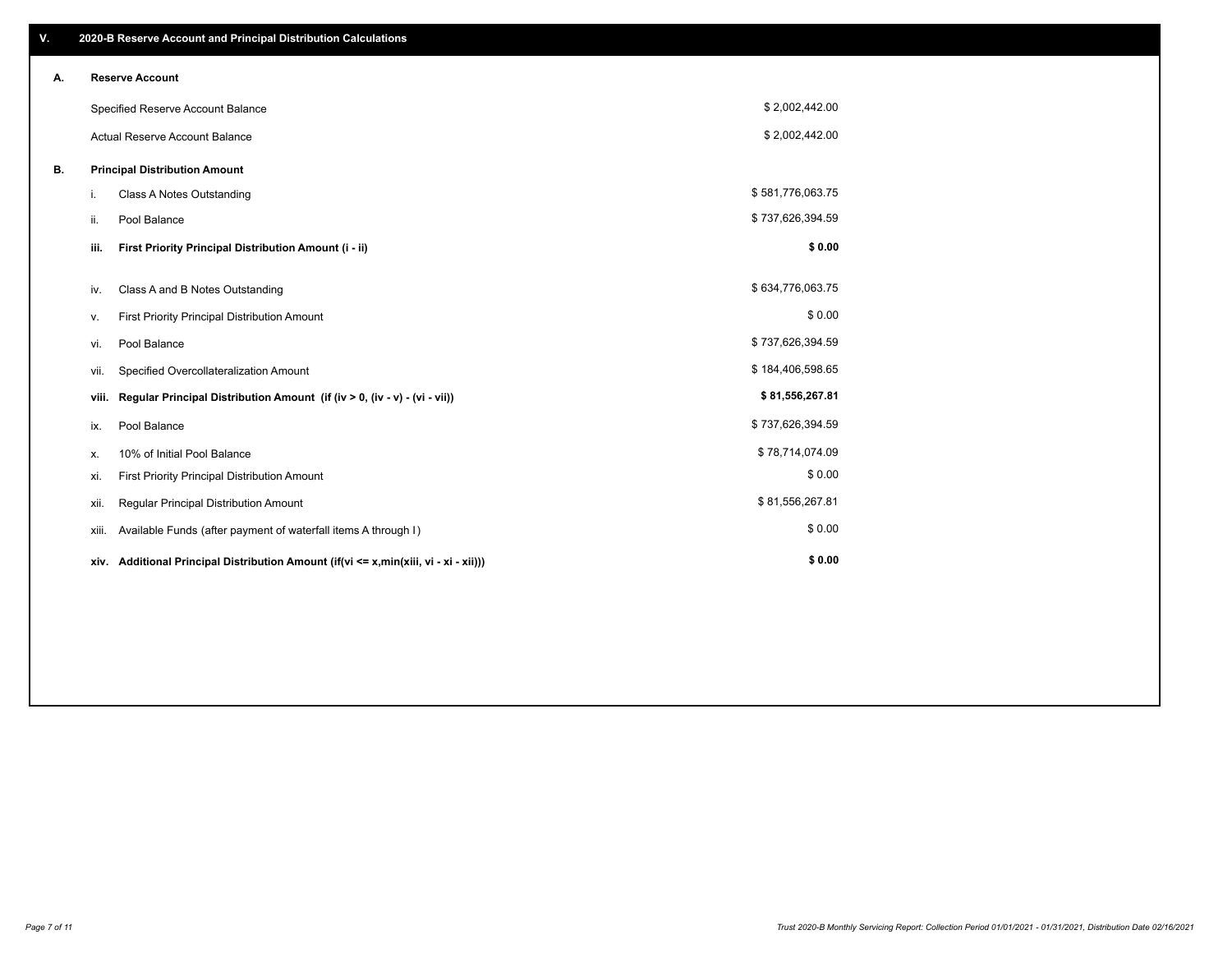|                              |                                                                                      | Paid                   | <b>Funds Balance</b>               |
|------------------------------|--------------------------------------------------------------------------------------|------------------------|------------------------------------|
| <b>Total Available Funds</b> |                                                                                      |                        | \$14,375,651.15                    |
| A                            | <b>Trustee Fees</b>                                                                  | \$0.00                 | \$14,375,651.15                    |
| B                            | <b>Servicing Fees</b>                                                                | \$467,049.33           | \$13,908,601.82                    |
| C                            | i. Administration Fees<br>ii. Unreimbursed Administrator Advances plus any Unpaid    | \$8,333.00<br>\$0.00   | \$13,900,268.82<br>\$13,900,268.82 |
| D                            | Class A Noteholders Interest Distribution Amount                                     | \$626,140.49           | \$13,274,128.33                    |
| E.<br>F.                     | First Priority Principal Payment<br>Class B Noteholders Interest Distribution Amount | \$0.00<br>\$121,900.00 | \$13,274,128.33<br>\$13,152,228.33 |
| G                            | <b>Reinstatement Reserve Account</b>                                                 | \$0.00                 | \$13,152,228.33                    |
| H                            | Regular Principal Distribution                                                       | \$13,152,228.33        | \$0.00                             |
|                              | <b>Carryover Servicing Fees</b>                                                      | \$0.00                 | \$0.00                             |
| J                            | Additional Principal Distribution Amount                                             | \$0.00                 | \$0.00                             |
| K                            | Unpaid Expenses of Trustee                                                           | \$0.00                 | \$0.00                             |
| L.                           | Unpaid Expenses of Administrator                                                     | \$0.00                 | \$0.00                             |
| М                            | Remaining Funds to the Residual Certificateholders                                   | \$0.00                 | \$0.00                             |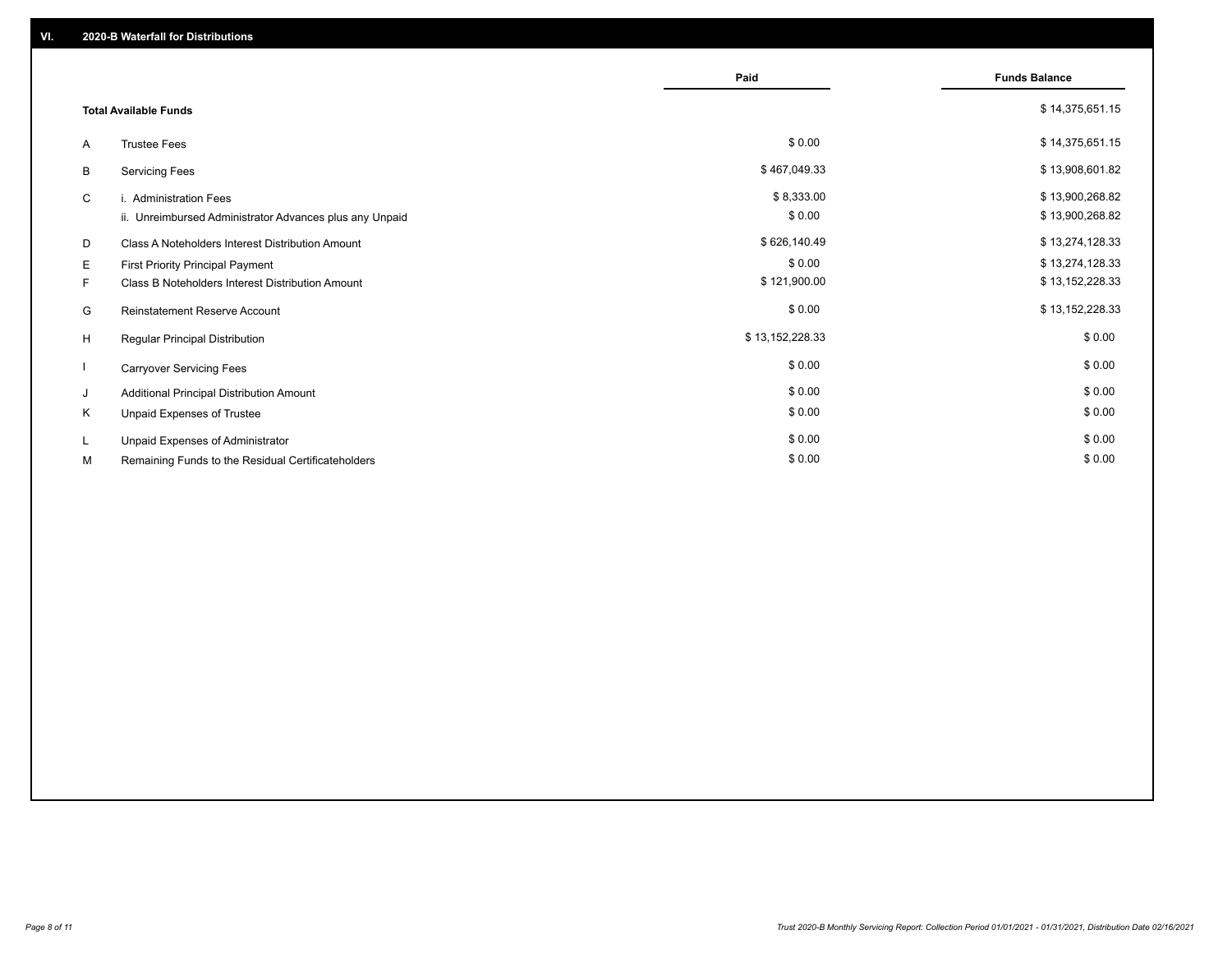| <b>Distribution Amounts</b>                                |                         |                         |                         |
|------------------------------------------------------------|-------------------------|-------------------------|-------------------------|
|                                                            | A <sub>1</sub> A        | A <sub>1</sub> B        | в                       |
| Cusip/Isin                                                 | 78449XAA0               | 78449XAB8               | 78449XAC6               |
| <b>Beginning Balance</b>                                   | \$533,739,508.02        | \$48,036,555.73         | \$53,000,000.00         |
| Index                                                      | <b>FIXED</b>            | <b>LIBOR</b>            | <b>FIXED</b>            |
| Spread/Fixed Rate                                          | 1.29%                   | 1.10%                   | 2.76%                   |
| Record Date (Days Prior to Distribution)                   | 1 NEW YORK BUSINESS DAY | 1 NEW YORK BUSINESS DAY | 1 NEW YORK BUSINESS DAY |
| <b>Accrual Period Begin</b>                                | 1/15/2021               | 1/15/2021               | 1/15/2021               |
| <b>Accrual Period End</b>                                  | 2/15/2021               | 2/16/2021               | 2/15/2021               |
| Daycount Fraction                                          | 0.08333333              | 0.08888889              | 0.08333333              |
| Interest Rate*                                             | 1.29000%                | 1.22650%                | 2.76000%                |
| <b>Accrued Interest Factor</b>                             | 0.001075000             | 0.001090222             | 0.002300000             |
| <b>Current Interest Due</b>                                | \$573,769.97            | \$52,370.52             | \$121,900.00            |
| Interest Shortfall from Prior Period Plus Accrued Interest | $\mathcal{S}$ -         | $\frac{1}{2}$           | $\mathbb{S}$ -          |
| <b>Total Interest Due</b>                                  | \$573,769.97            | \$52,370.52             | \$121,900.00            |
| <b>Interest Paid</b>                                       | \$573,769.97            | \$52,370.52             | \$121,900.00            |
| <b>Interest Shortfall</b>                                  | $\mathsf{\$}$ -         | $$ -$                   | $\mathsf{\$}$ -         |
| <b>Principal Paid</b>                                      | \$12,066,264.52         | \$1,085,963.81          | $\mathsf{\$}$ -         |
| <b>Ending Principal Balance</b>                            | \$521,673,243.50        | \$46,950,591.92         | \$53,000,000.00         |
| Paydown Factor                                             | 0.020110441             | 0.020110441             | 0.000000000             |
| <b>Ending Balance Factor</b>                               | 0.869455406             | 0.869455406             | 1.000000000             |

\* Pay rates for Current Distribution. For the interest rates applicable to the next distribution date, please see https://www.salliemae.com/about/investors/data/SMBabrate.txt.

**VII. 2020-B Distributions**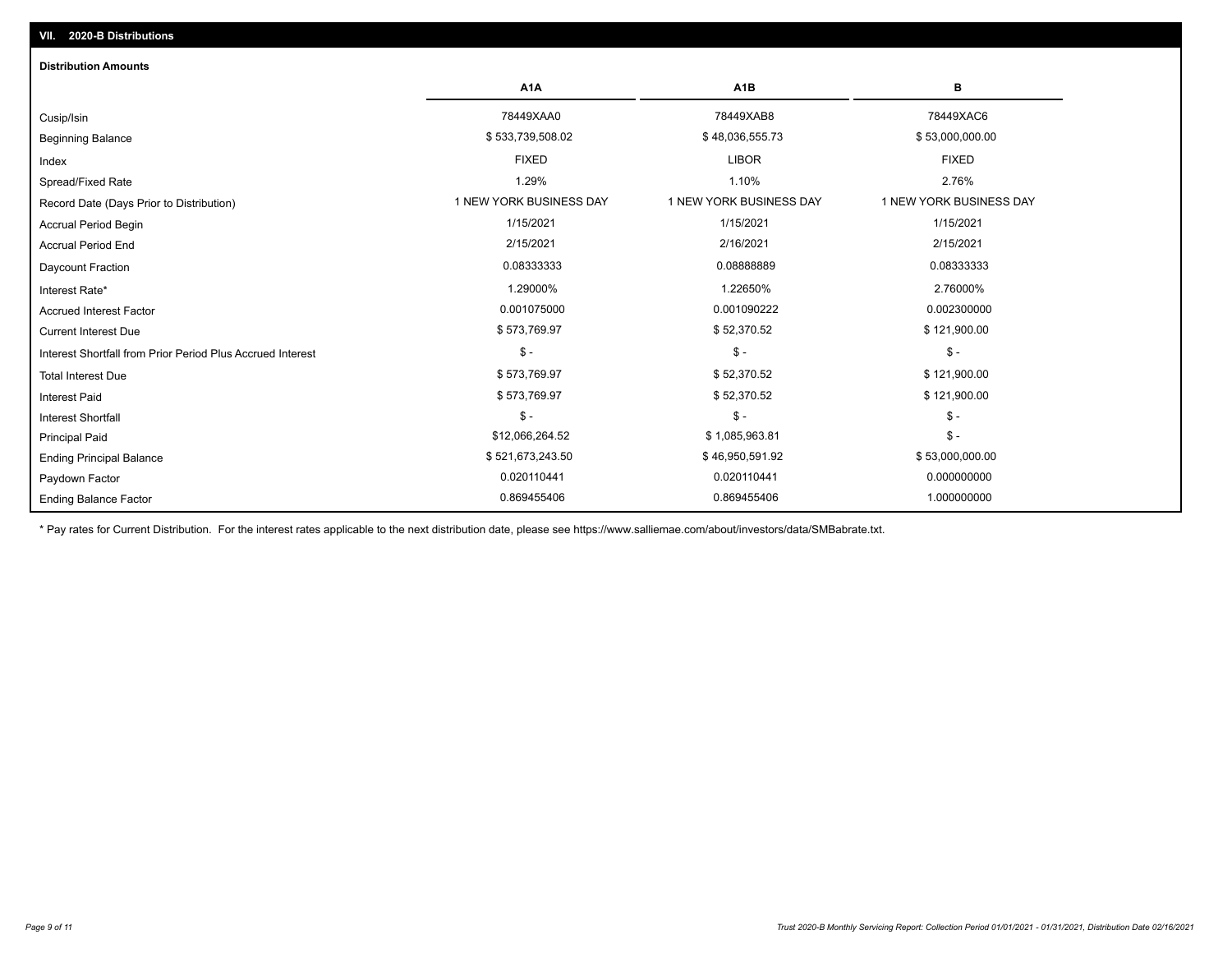#### **Since Issued Total CPR**

$$
\text{total CPR} = 1 - \left(\frac{APB}{PPB}\right)^{\left(\frac{12}{MSC}\right)}
$$

APB = Actual period-end Pool Balance PPB = Projected period-end Pool Balance assuming no prepayments and no defaults Pool Balance = Sum(Principal Balance + Interest Accrued to Capitalize Balance) MSC = Months Since Cut-Off

 $\mathsf{I}$ J λ

#### **Since-Issued Total Constant Prepayment Rate (CPR)**

Since-Issued Total CPR measures prepayments, both voluntary and involuntary, for a trust student loan pool over the life of a transaction. For each trust distribution, the actual month-end pool balance is compared against a month-end pool balance originally projected at issuance assuming no prepayments and defaults. For purposes of Since- Issued Total CPR calculations, projected period end pool balance assumes in-school status loans have up to a six month grace period before moving to repayment, grace status loans remain in grace status until their status end date and then to move to full principal and interest repayment, loans subject to interim interest or fixed payments during their in-school and grace period continue paying interim interest or fixed payments until full